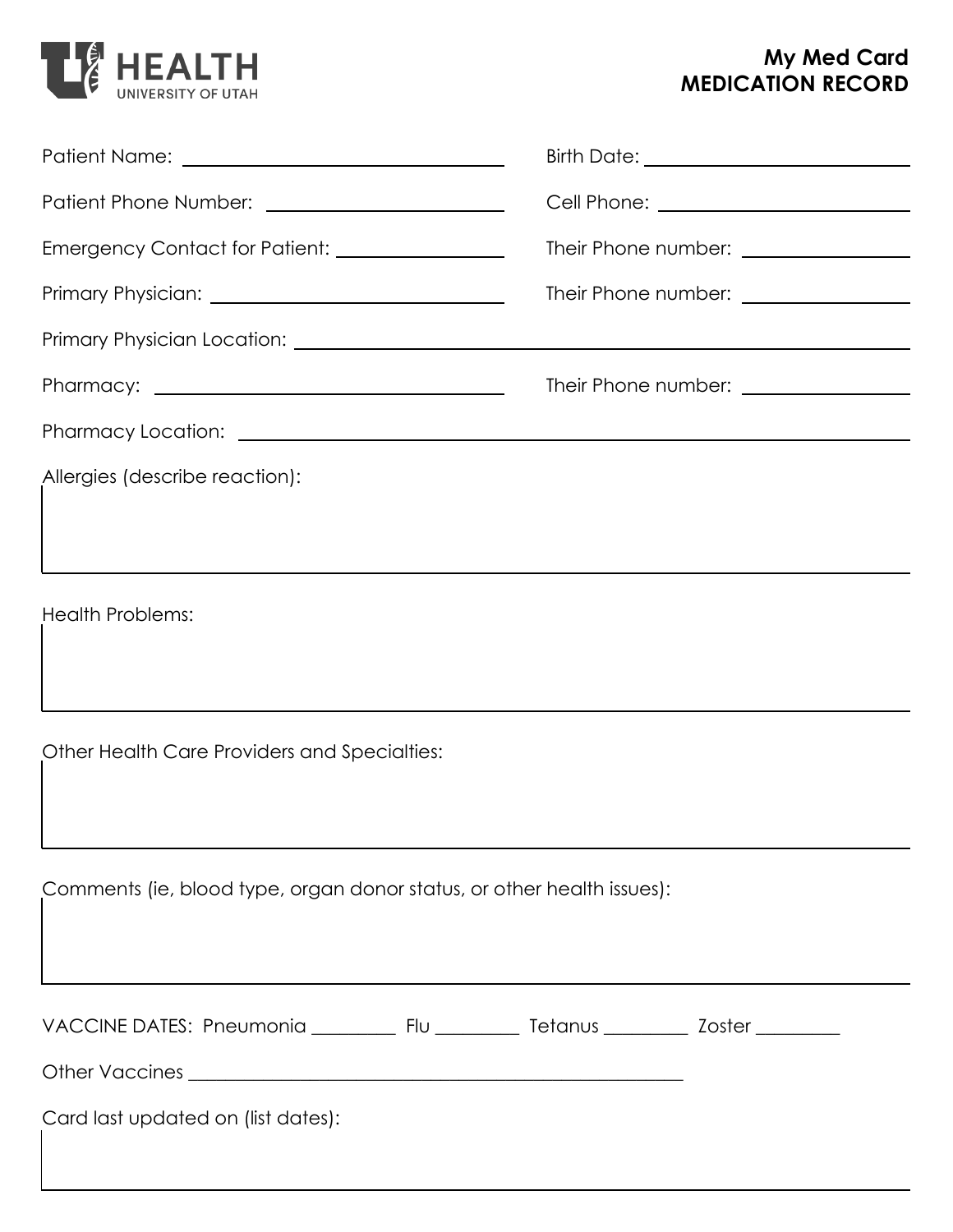

## Patient Name:

List all of the medications that you take. Be sure to include:

- **D** Your prescription medications
- Over-the-counter medications (such as pain relievers, antacids, antihistamines
- Herbal medicines
- Vitamins or supplements

| <b>Medication Name</b> | Dose and           | Reason for        | Date    | Date    |
|------------------------|--------------------|-------------------|---------|---------|
|                        | directions for use | taking medication | Started | Stopped |
|                        |                    |                   |         |         |
|                        |                    |                   |         |         |
|                        |                    |                   |         |         |
|                        |                    |                   |         |         |
|                        |                    |                   |         |         |
|                        |                    |                   |         |         |
|                        |                    |                   |         |         |
|                        |                    |                   |         |         |
|                        |                    |                   |         |         |
|                        |                    |                   |         |         |
|                        |                    |                   |         |         |
|                        |                    |                   |         |         |
|                        |                    |                   |         |         |
|                        |                    |                   |         |         |
|                        |                    |                   |         |         |
|                        |                    |                   |         |         |
|                        |                    |                   |         |         |
|                        |                    |                   |         |         |

Use an extra card if needed to list everything.

Keep this card with you at all times. Update it on a regular basis. Always show this card to your doctor, nurse or pharmacist at your visits.